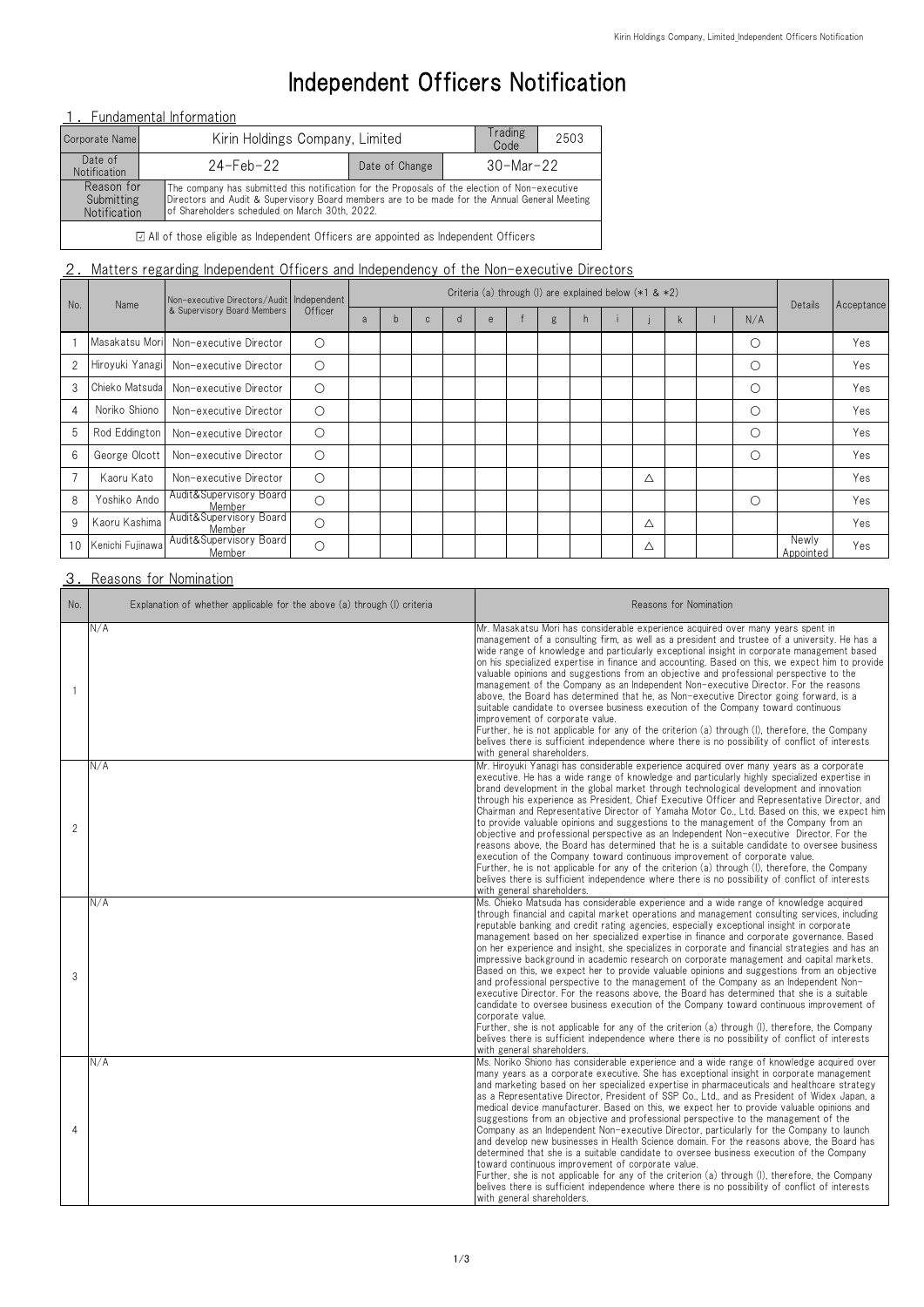| 5              | N/A                                                                                                                                                                                                                                                                                                                                        | Sir Rod Eddington has exceptional insight in corporate management and corporate governance<br>acquired through considerable experience as a corporate executive and director of numerous<br>global companies over many years. In addition, since he served as Chairman of the Australia<br>Japan Business Co-operation Committee and as a member of the APEC Business Advisory<br>Council, he has a deep understanding of the economies and markets of Japan and other Asia-<br>Pacific countries, and has built an expansive network. Based on this, we expect him to provide<br>valuable opinions and suggestions from an objective and professional perspective to the<br>management of the Company regarding its global strategy among others as an Independent<br>Non-executive Director. For the reasons above, the Board has determined that he is a suitable<br>candidate to oversee business execution of the Company toward continuous improvement of<br>corporate value.<br>Further, he is not applicable for any of the criterion (a) through (I), therefore, the Company<br>belives there is sufficient independence where there is no possibility of conflict of interests<br>with general shareholders. |
|----------------|--------------------------------------------------------------------------------------------------------------------------------------------------------------------------------------------------------------------------------------------------------------------------------------------------------------------------------------------|------------------------------------------------------------------------------------------------------------------------------------------------------------------------------------------------------------------------------------------------------------------------------------------------------------------------------------------------------------------------------------------------------------------------------------------------------------------------------------------------------------------------------------------------------------------------------------------------------------------------------------------------------------------------------------------------------------------------------------------------------------------------------------------------------------------------------------------------------------------------------------------------------------------------------------------------------------------------------------------------------------------------------------------------------------------------------------------------------------------------------------------------------------------------------------------------------------------------|
| 6              | N/A                                                                                                                                                                                                                                                                                                                                        | Mr. George Olcott has considerable experience in international financial markets, including in<br>investment banking operations. He has exceptional insight in corporate management based on<br>his academic expertise in human resource development and corporate governance in global<br>management. Based on his experience and insight, he also has an impressive background in<br>academic research focused on improving the value of Japanese companies and relevant<br>experience as a director of several leading listed companies in Japan. Based on this, we<br>expect him to provide valuable opinions and suggestions from an objective and professional<br>perspective to the management of the Company as an Independent Non-executive Director.<br>For the reasons above, the Board has determined that he is a suitable candidate to oversee<br>business execution of the Company toward continuous improvement of corporate value.<br>Further he is not applicable for any of the criterion (a) through (I), therefore, the Company<br>belives there is sufficient independence where there is no possibility of conflict of interests<br>with general shareholders.                                  |
| $\overline{7}$ | The subsidiary of the Company has regular transactions related to telecommunications<br>equipment with NTT DOCOMO, INC., for which Mr. Kaoru Kato has served as the<br>management until June 2018, but the amount paid to NTT DOCOMO, INC. in this fiscal<br>year under review was less than 0.01% of its consolidated operating revenues. | Mr. Kaoru Kato has considerable experience and wide range of knowledge acquired over many<br>years, as a corporate executive. He has exceptional insight in corporate management based on<br>his specialized expertise in Communication and Digital strategy as a Representative Director<br>and President & CEO of NTT DOCOMO, INC. He is also well versed in the start-up and<br>development of new businesses through his experience since the dawn of the domestic mobile<br>phone industry. Based on this, we expect him to provide valuable opinions and suggestions<br>from an objective and professional perspective to the management of the Company as an<br>Independent Non-executive Director, particularly on the appropriateness and adequacy of the<br>DX Strategy and new businesses. For the reasons above, the Board has determined that he is<br>a suitable candidate to oversee business execution of the Company toward continuous<br>improvement of corporate value.<br>Although he is applicable for (j), as mentioned on the left, the Company believes that he has<br>sufficient independence where there is no possibility of conflict of interests with general<br>shareholders.            |
| 8              | N/A                                                                                                                                                                                                                                                                                                                                        | Since appointment as an External Audit&Supervisory Board Member of the Company in March<br>2019, Ms. Yoshiko Ando has performed an appropriate check and balance function on the<br>Board of Directors from an objective and neutral standpoint independent of the Company's<br>management and from a professional perspective on the ground of the experience in policy<br>making in the labor administration as an administrative official for many years, and on her<br>opinions are based on her high-level expertise, rich experience, and high level of insight in a<br>wide range of employment and labor fields, including the promotion of women's activities.<br>Further, she is not applicable for any of the criterion (a) through (I), therefore, the Company<br>belives there is sufficient independence where there is no possibility of conflict of interests<br>with general shareholders.                                                                                                                                                                                                                                                                                                            |
| 9              | There is a payment of service fees by the Company to Ernst & Young ShinNihon LLC,<br>where Ms. Kaoru Kashima served as the management until June 2019, but the amount<br>of payment to Ernst & Young ShinNihon LLC during this fiscal year under review is less<br>than 0.1% of its total revenue.                                         | Since appointment as an External Audit&Supervisory Board Member of the Company in March<br>2020, Ms. Kaoru Kashima has performed an appropriate check and balance function on the<br>Board of Directors from an objective and neutral standpoint independent of the Company's<br>management and from a professional perspective on the ground of the extensive experience<br>and high level of insight regarding organizational climate reform, public relations, and the<br>promotion of women's activities as a result of her many years of experience in corporate<br>auditing as a certified public accountant and as a management of auditing firms and companies.<br>Although she is applicable for (j), as mentioned on the left, the Company believes that she has<br>sufficient independence where there is no possibility of conflict of interests with general<br>shareholders.                                                                                                                                                                                                                                                                                                                             |
| 10             | There is a payment of service fees by the Company and the subsidiary of the Company<br>to Nagashima Ohno & Tsunematsu, where Mr. Kenichi Fujinawa served as the<br>management until December 2019, but the amount of payment to Nagashima Ohno &<br>Tsunematsu during this fiscal year under review is less than 1% of its total revenue.  | Mr. Kenichi Fujinawa has served as a partner and managing partner at a major law firm for<br>many years as a lawyer, and has highly specialized expertise and considerable experience in<br>the areas of general corporate legal practice, especially in M&A, international transactions, and<br>corporate governance. Based on this, the Company expects him to provide valuable opinions<br>and suggestions, from an objective and professional perspective, to the management of the<br>Company. Accordingly, the Board has determined that he is fit to audit the business execution<br>of the Company's Directors of the Board with a view to furthering continuous improvement<br>of corporate value as an Audit & Supervisory Board Member.<br>Although he is applicable for $(j)$ , as mentioned on the left, the Company believes that he has<br>sufficient independence where there is no possibility of conflict of interests with general<br>shareholders.                                                                                                                                                                                                                                                 |